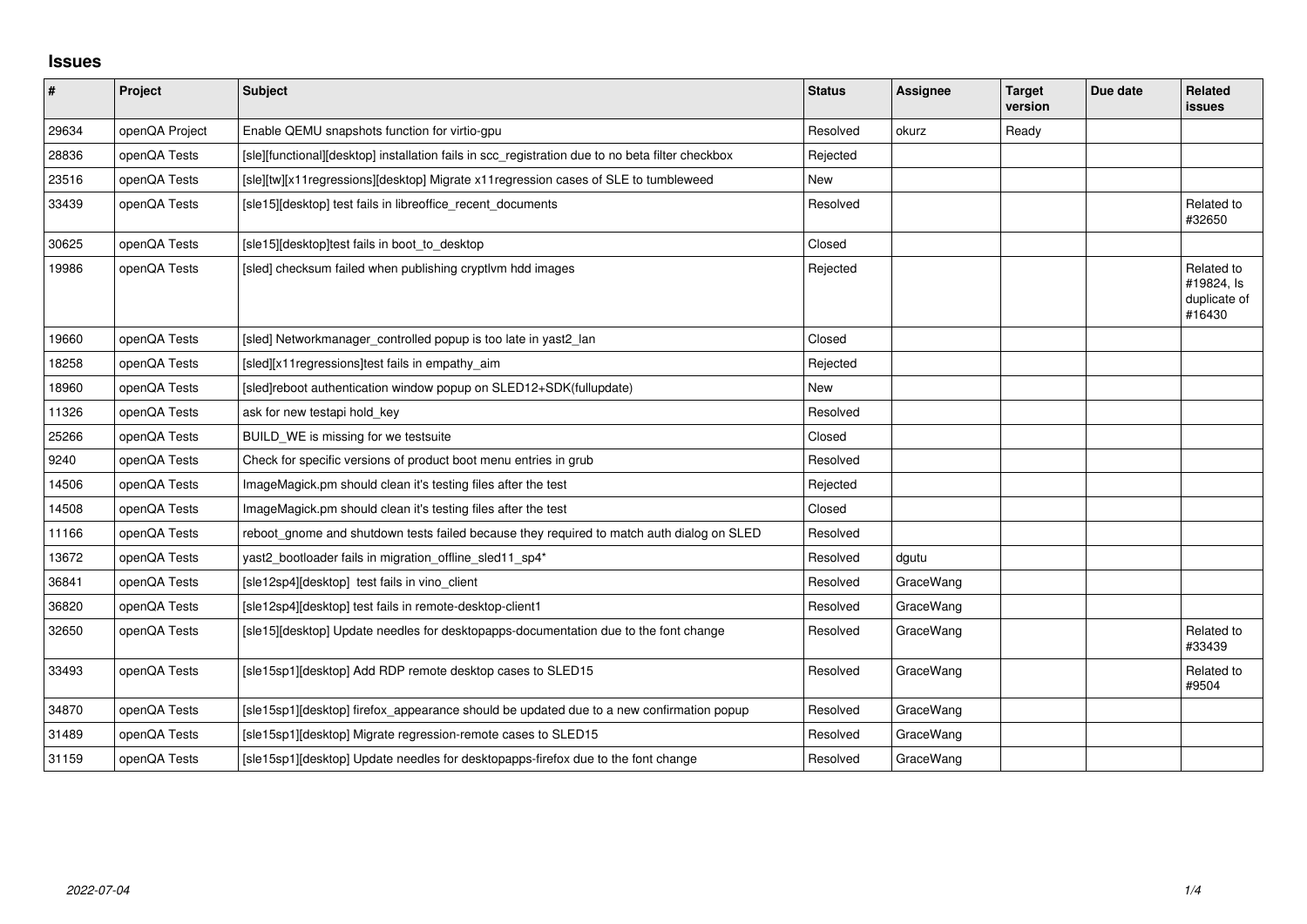| $\vert$ # | Project      | Subject                                                                                                                    | <b>Status</b> | <b>Assignee</b> | <b>Target</b><br>version | Due date   | Related<br><b>issues</b>                                                       |
|-----------|--------------|----------------------------------------------------------------------------------------------------------------------------|---------------|-----------------|--------------------------|------------|--------------------------------------------------------------------------------|
| 19658     | openQA Tests | [sled][sles][functional][qam] test fails in power_action('poweroff')                                                       | Resolved      | michalnowak     |                          |            | Has<br>duplicate<br>#19662,<br><b>Blocks</b><br>#19664,<br>Copied to<br>#19880 |
| 16604     | openQA Tests | [sle][functional][desktop]test fails in sshxterm - delays on typing commands in terminal                                   | Resolved      | okurz           | Milestone 11             | 2017-11-08 | Related to<br>#26852                                                           |
| 25992     | openQA Tests | [sle][functional][sle15][desktop] The shutdown-auth is not expected in sled15                                              | Resolved      | okurz           |                          | 2017-11-08 |                                                                                |
| 30622     | openQA Tests | [sle15][desktop]test fails in change password and gnome classic switch                                                     | Resolved      | okurz           |                          |            |                                                                                |
| 26952     | openQA Tests | [sle15][functional][desktop] Enable Desktop Productivity Module for SLE15                                                  | Resolved      | okurz           |                          |            |                                                                                |
| 17270     | openQA Tests | test fails in sshd, ssh cleanup, sshxterm                                                                                  | Resolved      | okurz           |                          |            |                                                                                |
| 13968     | openQA Tests | change password <i>Ifails</i> at the passwd changing step                                                                  | Closed        | qkzhu           |                          |            |                                                                                |
| 33484     | openQA Tests | [desktop]handle_login should be updated for the scenario of first login                                                    | Resolved      | qkzhu           |                          |            |                                                                                |
| 18410     | openQA Tests | [qam][x11 regressions] Close libreoffice test file timely                                                                  | Resolved      | qkzhu           |                          |            |                                                                                |
| 35197     | openQA Tests | [sle][functional] test fails in scc_registration sub register_addons                                                       | Resolved      | qkzhu           |                          |            |                                                                                |
| 34231     | openQA Tests | [sle][functional][desktop] Add a create hdd * testsuite for SLES+WE                                                        | Resolved      | qkzhu           |                          |            |                                                                                |
| 27062     | openQA Tests | [sle][functional][sle15][desktop] Add new QEMUVGA types for Wayland testing                                                | Resolved      | qkzhu           |                          |            | Related to<br>#15496,<br>Related to<br>#21786,<br>Related to<br>#53339         |
| 23840     | openQA Tests | [sle][qam][x11regressions] qam-regression-documentation can't be started due to a void test_flags in<br>gnote first run.pm | Resolved      | qkzhu           |                          |            |                                                                                |
| 23518     | openQA Tests | [sle][tw][x11regressions] Add testsuit of regression-installation to tumbleweed                                            | Closed        | qkzhu           |                          |            |                                                                                |
| 36433     | openQA Tests | [sle12sp4][desktop] remote desktop test of SLED12SP4 fails in login                                                        | Resolved      | qkzhu           |                          |            |                                                                                |
| 28597     | openQA Tests | [sle15][desktop] A redundant send_key 'ret' in sled15_workarounds                                                          | Resolved      | qkzhu           |                          |            |                                                                                |
| 34615     | openQA Tests | [sle15][desktop] Migrate all wayland testsuites to SLES+WE by<br>START_AFTER_TEST=create_hdd_gnome+we                      | Resolved      | qkzhu           |                          |            |                                                                                |
| 30661     | openQA Tests | [sle15][desktop] Migrate regression-firefox cases to SLED15                                                                | Resolved      | qkzhu           |                          |            |                                                                                |
| 27166     | openQA Tests | [sle15][desktop] Migrate regression-gnome cases to SLED15                                                                  | Resolved      | qkzhu           |                          |            |                                                                                |
| 27229     | openQA Tests | [sle15][desktop] Migrate regression-other cases to SLED15                                                                  | Resolved      | qkzhu           |                          |            |                                                                                |
| 34612     | openQA Tests | [sle15][desktop] Rename all wayland related testsuites                                                                     | Resolved      | qkzhu           |                          |            |                                                                                |
| 33349     | openQA Tests | [sle15][desktop] split testsuite desktopapps-firefox into two testsuites                                                   | Resolved      | qkzhu           |                          |            |                                                                                |
| 31048     | openQA Tests | [sle15][desktop] test fails in firefox_smoke due to performance issue                                                      | Resolved      | qkzhu           |                          |            |                                                                                |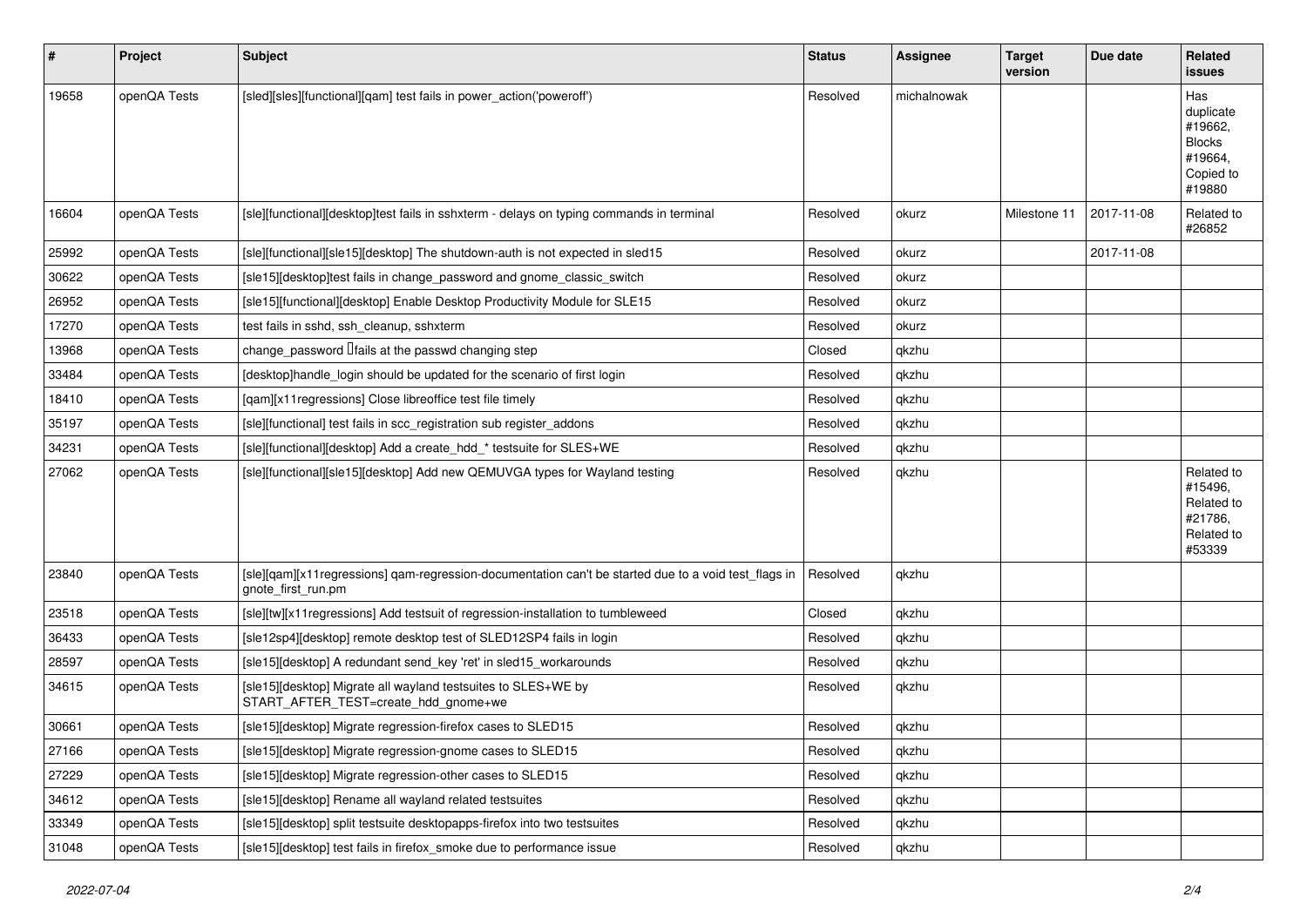| #     | Project      | Subject                                                                                                          | <b>Status</b> | Assignee          | <b>Target</b><br>version | Due date | Related<br>issues                             |
|-------|--------------|------------------------------------------------------------------------------------------------------------------|---------------|-------------------|--------------------------|----------|-----------------------------------------------|
| 28240 | openQA Tests | [sle15][desktop] workaround: switch SLE-Classic to GNOME Shell before fate#324384 is done                        | Resolved      | qkzhu             |                          |          |                                               |
| 30156 | openQA Tests | [sle15][desktop]test fails in nautilus permission                                                                | Resolved      | qkzhu             |                          |          |                                               |
| 18626 | openQA Tests | [sled][x11 regressions] test fails in empathy_irc                                                                | Resolved      | qkzhu             |                          |          |                                               |
| 16638 | openQA Tests | [sles][sled][functional][migration] test fails in wireshark                                                      | Resolved      | qkzhu             |                          |          | Has<br>duplicate<br>#18260                    |
| 17894 | openQA Tests | Add testsuits for migration_offline_sled12sp2*                                                                   | Resolved      | qkzhu             |                          |          |                                               |
| 13970 | openQA Tests | application_starts_on_login needles are not accurate                                                             | Closed        | qkzhu             |                          |          |                                               |
| 15508 | openQA Tests | firefox_emaillink needs update                                                                                   | Resolved      | qkzhu             |                          |          |                                               |
| 13946 | openQA Tests | firefox_emaillink needs update for SLED12SP2                                                                     | Resolved      | qkzhu             |                          |          |                                               |
| 15506 | openQA Tests | firefox_pagesaving needs update                                                                                  | Resolved      | qkzhu             |                          |          |                                               |
| 13944 | openQA Tests | gnome classic switch needs update                                                                                | Closed        | qkzhu             |                          |          |                                               |
| 13642 | openQA Tests | libreoffice recent documents need improvement                                                                    | Resolved      | qkzhu             |                          |          |                                               |
| 11132 | openQA Tests | needle and script need improve for 3 shotwell cases                                                              | Resolved      | qkzhu             |                          |          |                                               |
| 11158 | openQA Tests | needles need imprve for evolution mail ews firefox urlsprotocols                                                 | Resolved      | qkzhu             |                          |          |                                               |
| 13006 | openQA Tests | Needles need update for 7 gnote cases and 2 evince cases in x11 regression_documentation                         | Resolved      | qkzhu             |                          |          |                                               |
| 12996 | openQA Tests | Needles need update for two pidgin cases in x11 regression message                                               | Resolved      | qkzhu             |                          |          |                                               |
| 11324 | openQA Tests | script or needles need improve for yast2 snapper - migration offline sled12sp1 sdk                               | Resolved      | qkzhu             |                          |          |                                               |
| 14858 | openQA Tests | shortcut of libreoffice_pyuno_bridge has changed                                                                 | Resolved      | qkzhu             |                          |          |                                               |
| 13120 | openQA Tests | SLED "regression": a lot of libreoffice tests are broken                                                         | Resolved      | qkzhu             |                          |          |                                               |
| 13118 | openQA Tests | SLED "regression": all evolution tests are broken                                                                | Resolved      | qkzhu             |                          |          |                                               |
| 13116 | openQA Tests | SLED "regression": two empathy tests are broken                                                                  | Closed        | qkzhu             |                          |          |                                               |
| 11168 | openQA Tests | sled textmode test loads yast2 nfs server                                                                        | Resolved      | qkzhu             |                          |          |                                               |
| 29862 | openQA Tests | Update the test file of tracker_by_command                                                                       | Resolved      | qkzhu             |                          |          |                                               |
| 15462 | openQA Tests | we should workaround for bsc#1013208 in consoletest_setup textmode+proxy_SCC@uefi                                | Closed        | qkzhu             |                          |          |                                               |
| 18344 | openQA Tests | [sled][functional] test fails in remote_vnc_controller_sled boot_to_desktop                                      | Resolved      | <b>RBrownSUSE</b> |                          |          |                                               |
| 27502 | openQA Tests | Upgrade x86_64 workers to QEMU 2.9.* or later for Wayland testing of SLED15                                      | Resolved      | szarate           |                          |          | Related to<br>#21786,<br>Blocked by<br>#25688 |
| 17268 | openQA Tests | [sled][migration] test fails in zypper_lifecycle expected: '/ImageMagick-\S+\s+2019-10-30' but got<br>2024-10-30 | Rejected      | tinawang123       |                          |          |                                               |
| 15374 | openQA Tests | subroutine java_testing of firefox_java.pm should be updated                                                     | Resolved      | vsvecova          |                          |          | Has<br>duplicate<br>#17292                    |